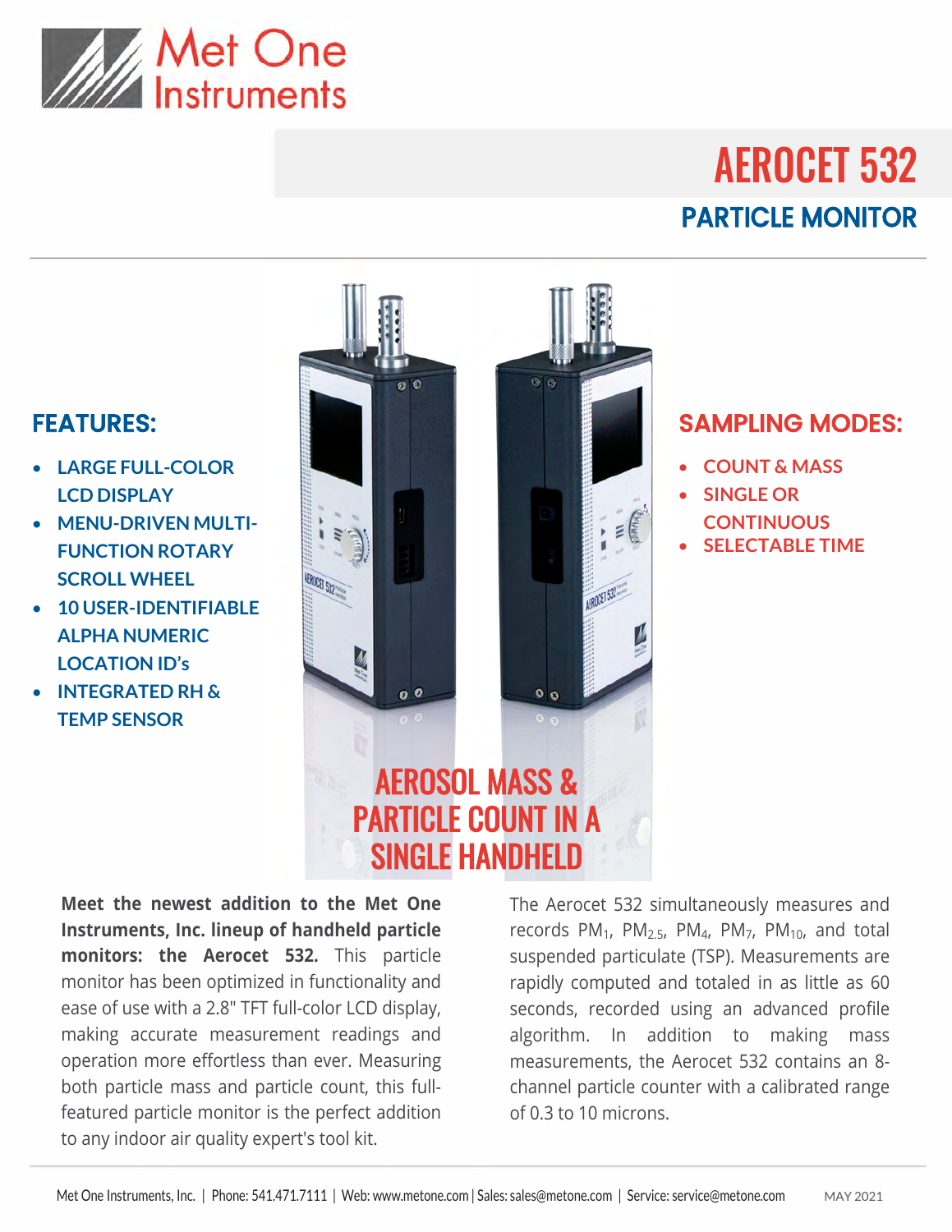

## AEROCET 532 PARTICLE MONITOR

**An upgraded full-color LCD display makes measurement and selection effortless, supported by simple navigation.** New features include an instrument wellness check, modifiable operating conditions, an internal toolbox, and last calibration date. The user may customize up to ten specific locations with alpha-numeric identification.

This rugged handheld device is constructed of an all-metal package coupled with an advanced user interface making it a first choice for professionals. The Aerocet 532 is designed for portable operation in difficult environments, with an internal battery life of 8 hours of continuous sampling.

Internal data storage allows for 15,000+ records of either mass measurements or particle counts, and complementary COMET software enables the user to easily download and analyze readings. Data outputs in a .CSV format.

## **TAILORED MASS CONVERSION**

The particle counts from this device are converted to mass using a proprietary algorithm for typical-density aerosols. Accommodation for special particulate with different densities is provided through user-programmable K factors.

## **FLEXIBLE DATA INTERFACES**

The stored data records may be viewed on the large, color display, or transferred to a computer via USB. Met One's included COMET software makes file transfers easy with the capability to import sample data into an excel spreadsheet. Utilize the ALL-NEW optional docking station



with WiFi, ethernet and RS-485 connectivity for even easier data transfer.

## **RH & TEMPERATURE SENSOR**

Equipped with an integrated relative humidity and temperature sensor, data reports automatically include these parameters.

### **USER INTERFACE**

Tactile navigation has been streamlined with a 'Start/Stop' button, a 'Menu/Escape' button, and a 'Press/Select' rotary knob for scrolling that doubles as a selection switch when pressed. The result is a faster, more intuitive interface.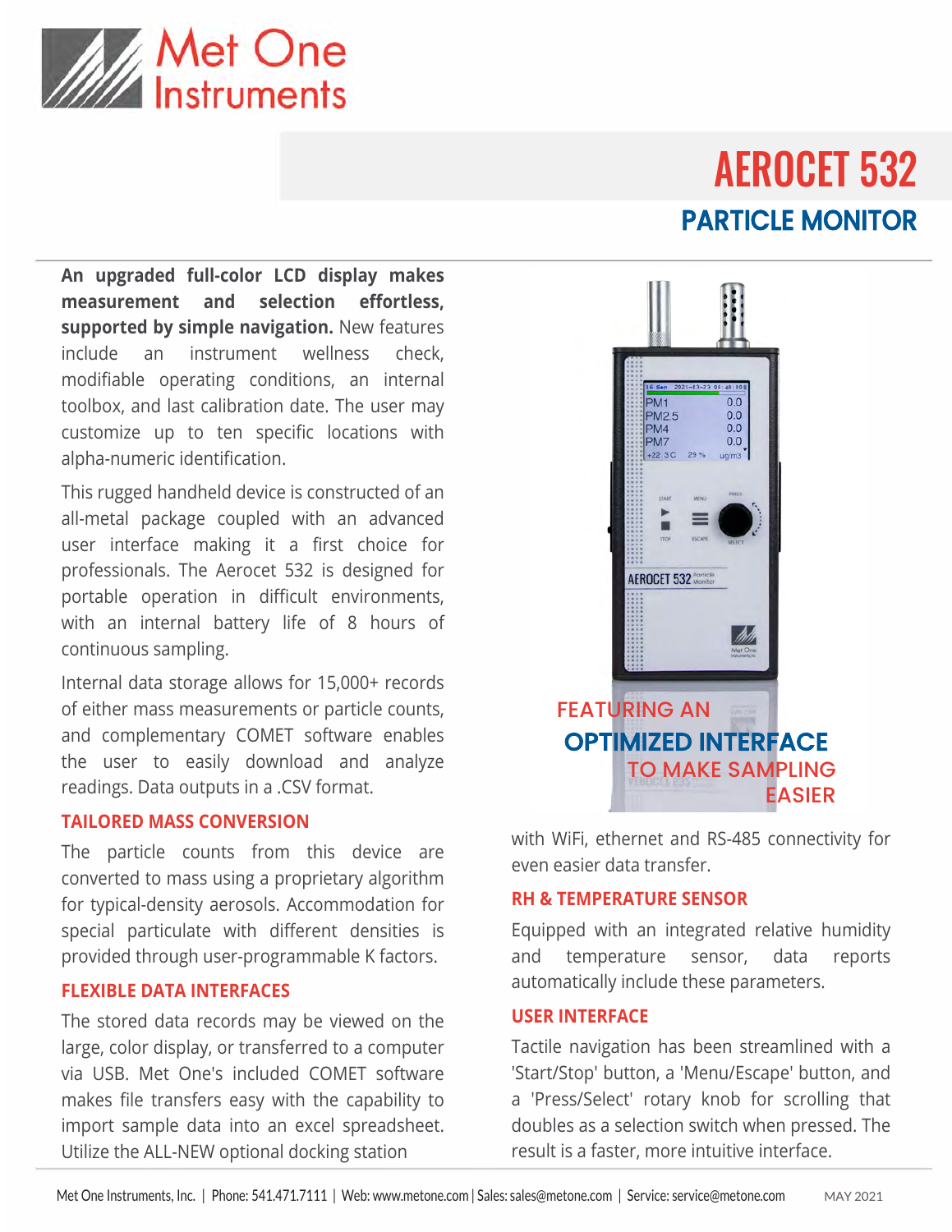

# AEROCET 532 PARTICLE MONITOR



Assign up to 10 Different Locations with Alpha-Numeric Indentification







Functionality **Streamlines** Sampling

Integrated Tools Menu to Optimize Device Capabilities